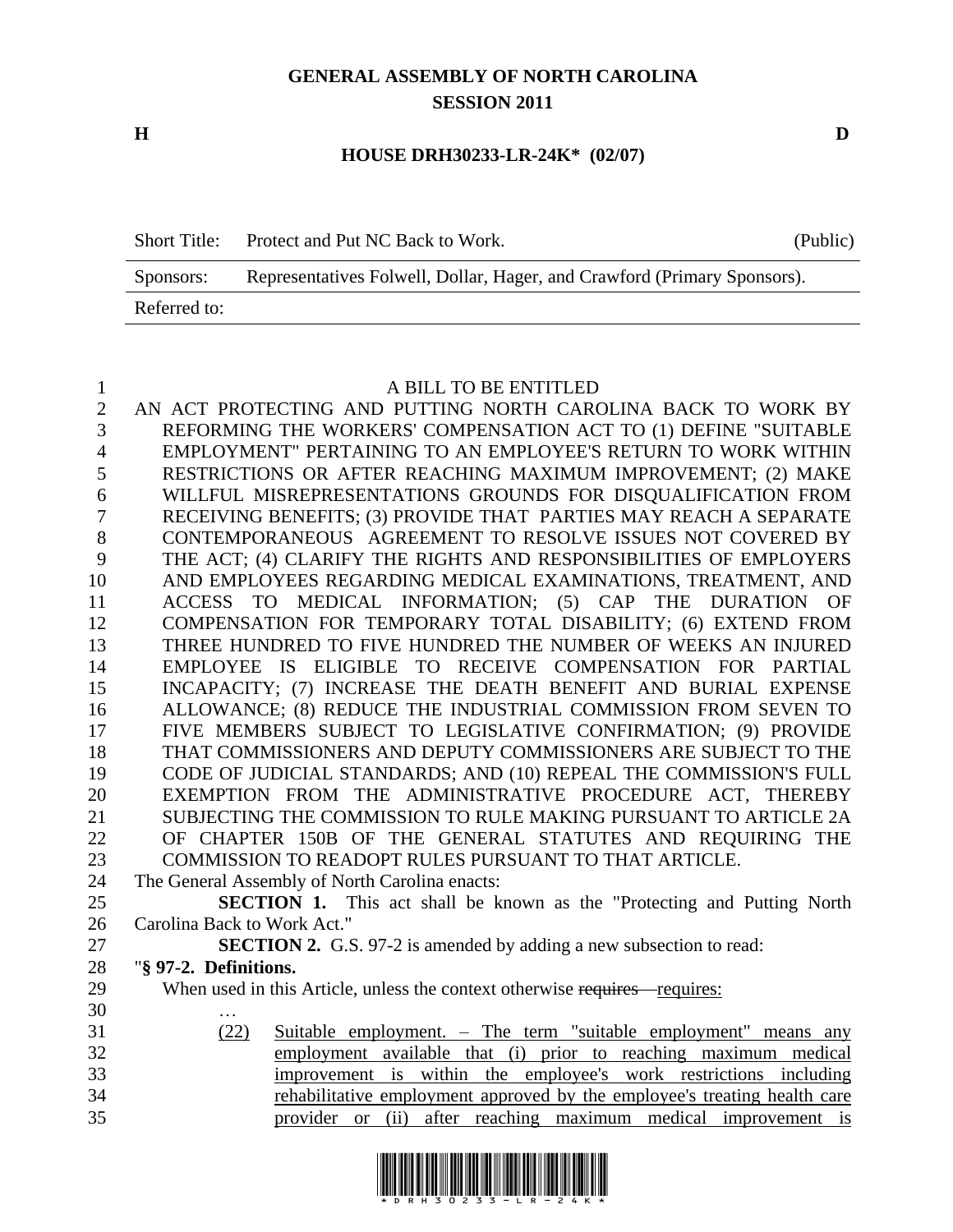|                        | <b>General Assembly of North Carolina</b>                                                                                                              | <b>Session 2011</b> |
|------------------------|--------------------------------------------------------------------------------------------------------------------------------------------------------|---------------------|
|                        | employment which the employee is capable of performing considering the                                                                                 |                     |
|                        | employee's education, physical limitations due to the injury, vocational                                                                               |                     |
|                        | skills, and experience."                                                                                                                               |                     |
|                        | <b>SECTION 3.</b> Article 1 of Chapter 97 of the General Statutes is amended by adding                                                                 |                     |
| a new section to read: |                                                                                                                                                        |                     |
|                        | "§ 97-12.1. Willful misrepresentation in applying for employment.                                                                                      |                     |
|                        | No compensation shall be allowed under this Article for injury by accident or occupational                                                             |                     |
|                        | disease if the employer proves that (i) at the time of hire or in the course of entering into                                                          |                     |
|                        | employment, (ii) at the time of receiving notice of the removal of conditions from a conditional                                                       |                     |
|                        | offer of employment, or (iii) during the course of a post-offer medical examination:                                                                   |                     |
| (1)                    | The employee knowingly and willfully made a false representation as to the                                                                             |                     |
|                        | employee's physical condition;                                                                                                                         |                     |
| <u>(2)</u>             | The employer relied upon one or more false representations by the                                                                                      |                     |
|                        | employee, and the reliance was a substantial factor in the employer's                                                                                  |                     |
|                        | decision to hire the employee; and                                                                                                                     |                     |
| (3)                    | There was a causal connection between false representation by the employee                                                                             |                     |
|                        | and the injury or occupational disease."                                                                                                               |                     |
|                        | SECTION 4. G.S. 97-17 is amended by adding a new subsection to read:                                                                                   |                     |
| " $(e)$                | Nothing in this section prevents the parties from reaching a separate<br>contemporaneous agreement resolving issues not covered by this Article."      |                     |
|                        | <b>SECTION 5.</b> G.S. 97-25 reads as rewritten:                                                                                                       |                     |
|                        | "§ 97-25. Medical treatment and supplies.                                                                                                              |                     |
|                        | Medical compensation shall be provided by the employer. In case of a controversy arising                                                               |                     |
|                        | between the employer and employee relative to the continuance of medical, surgical, hospital,                                                          |                     |
|                        | or other treatment, the Industrial Commission may order such further treatments as may in the                                                          |                     |
|                        | discretion of the Commission be necessary.                                                                                                             |                     |
|                        | The Industrial Commission may at any time upon the request of an employee order a                                                                      |                     |
|                        | change of treatment and designate other treatment suggested by the injured employee subject to                                                         |                     |
|                        | the approval of the Commission, and in or health care provider and in such a case the expense                                                          |                     |
|                        | thereof shall be borne by the employer upon the same terms and conditions as hereinbefore                                                              |                     |
|                        | provided in this section for medical and surgical treatment and attendance. The Commission                                                             |                     |
|                        | must find that any change in treatment or health care provider is based upon clear and                                                                 |                     |
|                        | convincing medical evidence. The Commission shall disregard any opinions of an unauthorized                                                            |                     |
|                        | health care provider who evaluated, diagnosed, or treated the employee before the employee's                                                           |                     |
|                        | request to change treatment or health care provider was filed with the Commission.                                                                     |                     |
|                        | The refusal of the employee to accept any medical, hospital, surgical or other treatment or                                                            |                     |
|                        | rehabilitative procedure when ordered by the Industrial Commission shall bar said the                                                                  |                     |
|                        | employee from further compensation until such the refusal ceases, and no compensation shall at                                                         |                     |
|                        | any time be paid for the period of suspension unless in the opinion of the Industrial                                                                  |                     |
|                        | Commission the circumstances justified the refusal, in which case, the Industrial Commission<br>may order a change in the medical or hospital service. |                     |
|                        | If in an emergency on account of the employer's failure to provide the medical or other care                                                           |                     |
|                        | as herein specified a physician other than provided by the employer is called to treat the injured                                                     |                     |
|                        | employee, the reasonable cost of suchthe service shall be paid by the employer if so ordered by                                                        |                     |
|                        | the Industrial Commission.                                                                                                                             |                     |
|                        | Provided, however, if he so desires, an injured employee may select a physician of his own                                                             |                     |
|                        | choosing to attend, prescribe and assume the care and charge of his case, subject to the                                                               |                     |
|                        | approval of the Industrial Commission."                                                                                                                |                     |
|                        | <b>SECTION 6.</b> G.S. 97-25.6 reads as rewritten:                                                                                                     |                     |
|                        | "§ 97-25.6. Reasonable access to medical information.                                                                                                  |                     |
|                        |                                                                                                                                                        |                     |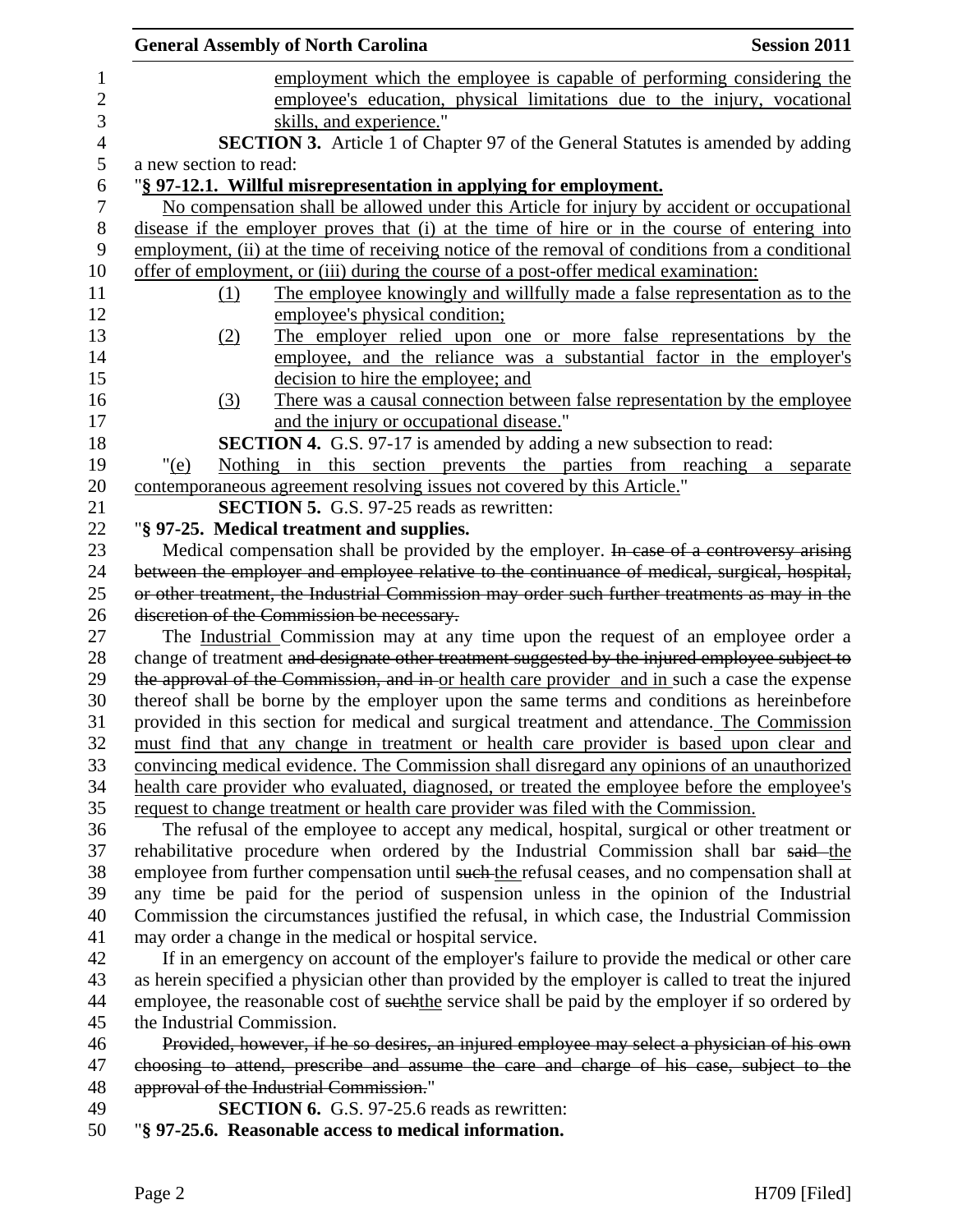|                               | <b>General Assembly of North Carolina</b>                                                         | <b>Session 2011</b> |
|-------------------------------|---------------------------------------------------------------------------------------------------|---------------------|
| (a)                           | It is the policy of this State that the parties have reasonable access to all medical             |                     |
|                               | records, reports, and information that are pertinent to and necessary for the fair and swift      |                     |
|                               | resolution of workers' compensation claims. Therefore, an employer is entitled, without the       |                     |
|                               | express authorization of the employee, to obtain medical records of the employee and              |                     |
|                               | communicate with an employee's health care providers if the requested medical records,            |                     |
| reports, and information are: |                                                                                                   |                     |
| (1)                           | Restricted to the particular evaluation, diagnosis, or treatment of the injury                    |                     |
|                               | or disease for which compensation, including medical compensation, is                             |                     |
|                               | sought;                                                                                           |                     |
| (2)                           | Reasonably related to the injury or diseases for which the employee claims                        |                     |
|                               | compensation; or                                                                                  |                     |
| (3)                           | Related to an assessment of the employee's ability to return to work or                           |                     |
|                               | perform suitable employment as a result of the particular injury or disease.                      |                     |
| (b)                           | A party may communicate with the employee's health care providers by written and                  |                     |
|                               | oral communication if the requesting party notifies the opposing party of the health care         |                     |
|                               | provider's response within 15 calendar days. The employer shall make every reasonable effort      |                     |
|                               | to limit unnecessary communication with the health care provider.                                 |                     |
| (c)                           | Upon motion by an employee or the health care provider from whom medical                          |                     |
|                               | records, reports, or information are sought or upon its own motion, for good cause shown, the     |                     |
|                               | Commission may make any order which justice requires to protect an employee, health care          |                     |
|                               | provider, or other person from unreasonable annoyance, embarrassment, oppression, or undue        |                     |
| burden or expense.            |                                                                                                   |                     |
| (d)                           | The provisions of this section shall not apply to communications concerning an                    |                     |
|                               | independent medical evaluation for the purpose of expert testimony.                               |                     |
| (e)                           | The Commission shall annually establish an appropriate medical fee to compensate                  |                     |
|                               | health care providers for time spent communicating with the employer or representatives of the    |                     |
| employee.                     |                                                                                                   |                     |
| (f)                           | No cause of action shall arise and no health care provider shall incur any liability as           |                     |
|                               | a result of the release of medical records, reports, or information pursuant to this Article.     |                     |
| (g)                           | Any medical records or reports that reflect evaluation, diagnosis, or treatment of the            |                     |
|                               | particular injury or disease for which compensation is sought or is reasonably related to the     |                     |
|                               | injury or disease for which the employee seeks compensation shall be furnished by the             |                     |
|                               | employee to the employer when requested in writing by the employer.                               |                     |
| (h)                           | For purposes of this section, the term "employer" means the employer, the                         |                     |
|                               | employer's attorney, and the employer's insurance carrier or third-party administrator, and the   |                     |
|                               | term "employee" means the employee, legally appointed guardian, or any attorney representing      |                     |
| the employee.                 |                                                                                                   |                     |
| (i)                           | Notwithstanding any provision of G.S. 8-53 to the contrary, and because discovery                 |                     |
|                               | is limited under G.S. 97-80, records obtained and communications conducted pursuant to this       |                     |
|                               | section supersede the prohibition against ex parte communications, and privacy of medical         |                     |
|                               | records in the custody of health care providers in matters or proceedings under this Article.     |                     |
|                               | Notwithstanding the provisions of G.S. 8-53, any law relating to the privacy of medical           |                     |
|                               | records or information, and the prohibition against ex parte communications at common law, an     |                     |
|                               | employer or insurer paying medical compensation to a provider rendering treatment under this      |                     |
|                               | Article may obtain records of the treatment without the express authorization of the employee.    |                     |
|                               | In addition, with written notice to the employee, the employer or insurer may obtain directly     |                     |
|                               | from a medical provider medical records of evaluation or treatment restricted to a current injury |                     |
|                               | or current condition for which an employee is claiming compensation from that employer under      |                     |
| this Article.                 |                                                                                                   |                     |
|                               |                                                                                                   |                     |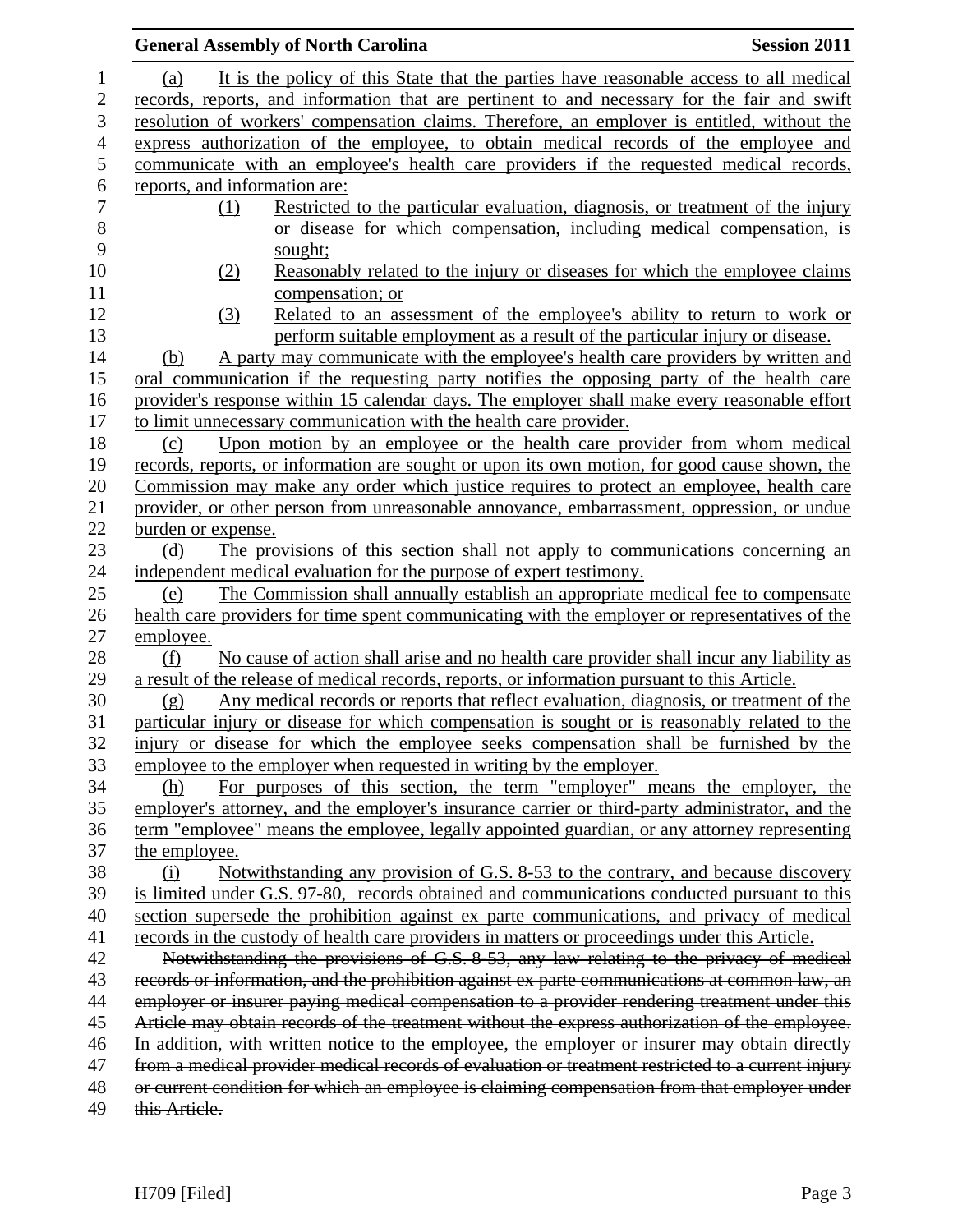## **General Assembly of North Carolina Session 2011**

 Any medical records or reports, restricted to conditions related to the injury or illness for which the employee is seeking compensation, in the possession of the employee shall be furnished by the employee to the employer when requested in writing by the employer. An employer or insurer paying compensation for an admitted claim or paying without prejudice pursuant to G.S. 97-18(d) may communicate with an employee's medical provider in writing, limited to specific questions promulgated by the Commission, to determine, among other information, the diagnosis for the employee's condition, the reasonable and necessary treatment, the anticipated time that the employee will be out of work, the relationship, if any, of the employee's condition to the employment, the restrictions from the condition, the kind of work for which the employee may be eligible, the anticipated time the employee will be restricted, and the permanent impairment, if any, as a result of the condition. When these questions are used, a copy of the written communication shall be provided to the employee at 13 the same time and by the same means as the communication is provided to the provider. 14 Other forms of communication with a medical provider may be authorized by (i) a valid written authorization voluntarily given and signed by the employee, (ii) by agreement of the parties, or (iii) by order of the Commission issued upon a showing that the information sought is necessary for the administration of the employee's claim and is not otherwise reasonably obtainable under this section or through other provisions for discovery authorized by the Commission's rules. In adopting rules or authorizing employer communications with medical providers, the Commission shall protect the employee's right to a confidential physician-patient relationship while facilitating the release of information necessary to the administration of the employee's claim. Upon motion by an employee or provider from whom medical records or reports are sought or upon its own motion, for good cause shown, the Commission may make any order which justice requires to protect an employee or other person from unreasonable annoyance, embarrassment, oppression, or undue burden or expense." **SECTION 7.** G.S. 97-27 reads as rewritten: "**§ 97-27. Medical examination; facts not privileged; refusal to be examined suspends compensation; other medical opinions; autopsy.** 30 (a) After an injury, and so long as he the employee claims compensation, the employee, if so requested by his or her employer or ordered by the Industrial Commission, shall, subject to the provisions of subsection (b), submit himself to an independent medical examination, at reasonable times and places, by a duly qualified physician or surgeon physician who is licensed and practicing in North Carolina and is designated and paid by the employer or the Industrial Commission.Commission, even if the employee's claim has been denied pursuant to G.S. 97-18(c). 37 (b) The injured employee shall have the right to have present at such the 38 independent medical examination any duly qualified physician or surgeon provided and paid by him.the employee. (c) Notwithstanding the provisions of G.S. 8-53, no fact communicated to or otherwise 41 learned by any physician or surgeon or hospital or hospital employee who may have attended or examined the employee, or who may have been present at any examination, shall be privileged in any workers' compensation case with respect to a claim pending for hearing before the Industrial Commission. 45 (d) If the employee refuses to submit himself to or in any way obstructs such the 46 examination requested by and provided for by the employer, his the employee's right to 47 compensation and his right to take or prosecute any proceedings under this Article shall be 48 suspended immediately until such the refusal or objection ceases, and no compensation shall at any time be payable for the period of obstruction, unless in the opinion of the Industrial Commission the circumstances justify the refusal or obstruction. The employer, or the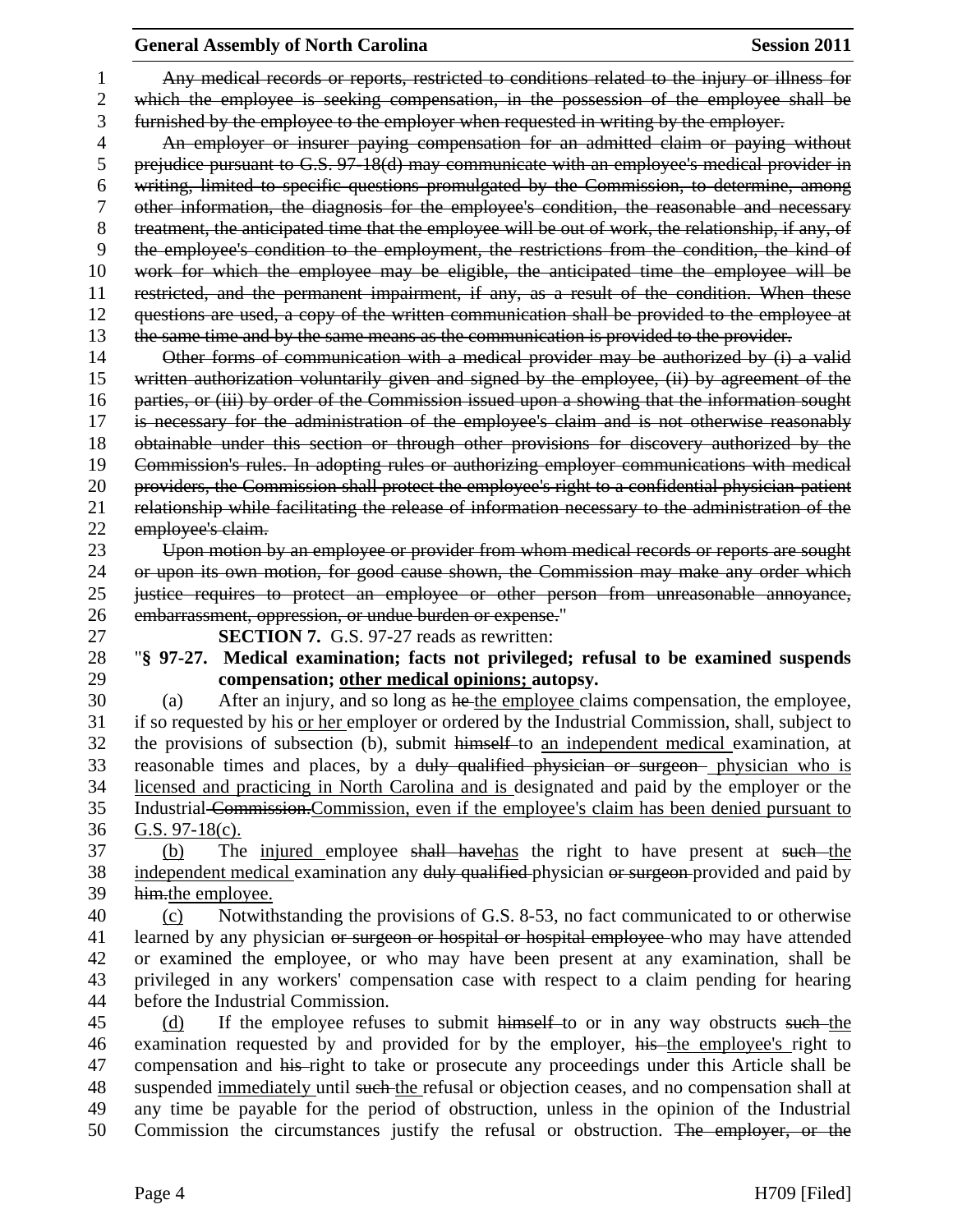## **General Assembly of North Carolina Session 2011**

 Industrial Commission, shall have the right in any case of death to require an autopsy at the expense of the party requesting the same. (b) In those cases arising under this Article in which there is a question as to the percentage of permanent disability suffered by an employee, if any employee, required to submit to a physical examination under the provisions of subsection (a) is dissatisfied with such examination or the report thereof, he shall be entitled to have another examination by a duly qualified physician or surgeon licensed and practicing in North Carolina or by a duly qualified 8 physician or surgeon licensed to practice in South Carolina, Georgia, Virginia and Tennessee provided said nonresident physician or surgeon shall have been approved by the North Carolina 10 Industrial Commission and his name placed on the Commission's list of approved nonresident physicians and surgeons, designated by him and paid by the employer or the Industrial Commission in the same manner as physicians designated by the employer or the Industrial Commission are paid. Provided, however, that all travel expenses incurred in obtaining said examination shall be paid by said employee. The employer shall have the right to have present at such examination a duly qualified physician or surgeon provided and paid by him. No fact communicated to or otherwise learned by any physician or surgeon who may have attended or examined the employee, or who may have been present at any examination, shall be privileged, either in hearings provided for by this Article or any action at law. (e) In any case arising under this Article in which the employee is dissatisfied with the percentage of permanent disability as provided by G.S. 97-31 and determined by the authorized health care provider, the employee is entitled to another opinion solely on the issue of the percentage of permanent disability provided by a duly qualified physician of the employee's choosing who is licensed and practicing in North Carolina and designated by the employee. That physician is paid by the employer in the same manner as health care providers designated by the employer or the Industrial Commission are paid. The Industrial Commission shall disregard any opinions of the duly qualified physician chosen by the employee other than the physician's opinion on the percentage of permanent disability as described in G.S. 97-31. No fact communicated to or otherwise learned by any physician who may have attended or examined the employee, or who may have been present at any examination, shall be privileged, either in hearings provided for by this Article or any action at law. (f) The employer, or the Industrial Commission, has the right in any case of death to require an autopsy at its expense." **SECTION 8.** G.S. 97-29 reads as rewritten: "**§ 97-29. Compensation rates Rates and duration of compensation for total incapacity.** (a) Except as hereinafter otherwise provided, where Where the incapacity for work resulting from the injury or occupational disease is total, the employer shall pay or cause to be paid, as hereinafter provided, to the injured employee during such total disability a weekly compensation equal to sixty-six and two-thirds percent (662/3%) of his average weekly wages, but not more than the amount established annually to be effective October 1 as provided herein, nor less than thirty dollars (\$30.00) per week. (b) In cases of temporary total and permanent disability, compensation, including 42 medical compensation, shall be paid for by the employer during the lifetime of the injured employee. If death results from the injury then the employer shall pay compensation in 44 accordance with the provisions of G.S. 97-38 but in no case shall the period covered by the compensation be greater than 500 weeks from the date of the injury, except as provided by subsection (c) of this section. Where an employee can show both a disability pursuant to this section or G.S. 97-30 and a specific physical impairment pursuant to G.S. 97-31, regardless of whether the employee sustained multiple scheduled injuries as a result of the accident, the employee may not collect benefits pursuant to both this section or G.S. 97-30 and G.S. 97-31

after reaching maximum medical improvement, but rather is entitled to select the statutory

compensation which provides the more favorable remedy.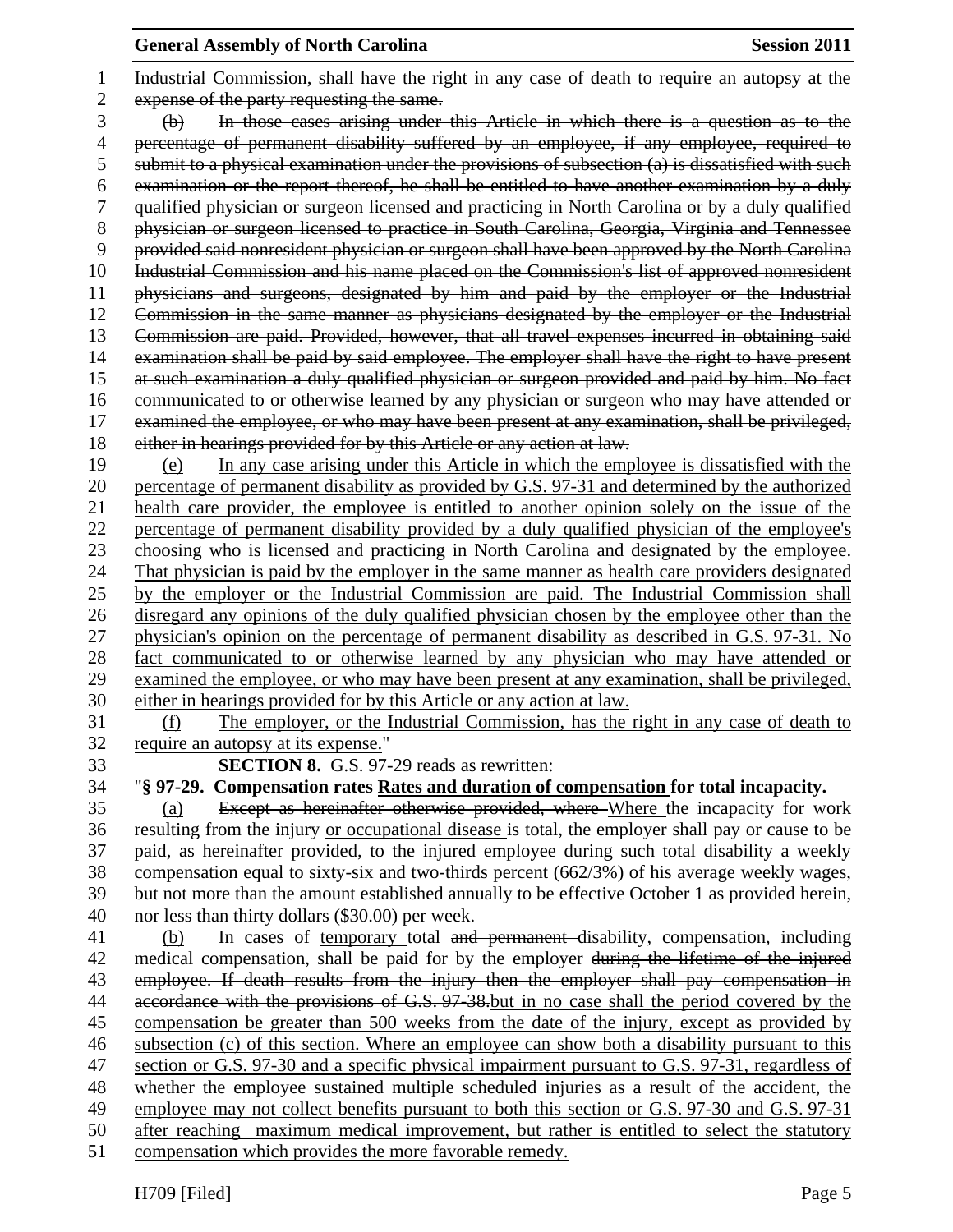|    |     | <b>General Assembly of North Carolina</b>                                                       | <b>Session 2011</b> |
|----|-----|-------------------------------------------------------------------------------------------------|---------------------|
|    | (c) | In cases of total and permanent disability compensation, compensation including                 |                     |
| 2  |     | medical compensation, shall be paid for by the employer during the lifetime of the injured      |                     |
| 3  |     | employee. If death results from the injury or occupational disease, then the employer shall pay |                     |
| 4  |     | compensation in accordance with the provisions of G.S. 97-37. An injured employee is            |                     |
| 5  |     | presumed to be totally and permanently disabled and qualified for lifetime compensation only    |                     |
| 6  |     | if the injured employee has an injury consisting of one or more of the following:               |                     |
| 7  | (1) | The loss of both hands, both arms, both feet, both legs, or both eyes as                        |                     |
| 8  |     | provided by G.S. $97-31(17)$ .                                                                  |                     |
| 9  | (2) | Spinal injury involving severe paralysis of both arms, both legs, or the trunk.                 |                     |
| 10 | (3) | Severe brain or closed-head injury as evidenced by severe and permanent:                        |                     |
| 11 |     | Sensory or motor disturbances;<br>$\underline{a}$ .                                             |                     |
| 12 |     | <u>b.</u><br>Communication disturbances;                                                        |                     |
| 13 |     | Complex integrated disturbances of cerebral function; or                                        |                     |
| 14 |     | $rac{c}{d}$<br>Neurological disorders.                                                          |                     |
| 15 | (4) | Second-degree or third-degree burns of thirty-three percent (33%) or more of                    |                     |
| 16 |     | the total body surface unless the employer shows that the employee is                           |                     |
| 17 |     | capable of returning to suitable employment as defined in G.S. 97-2(22).                        |                     |
| 18 | (d) | The weekly compensation payment for members of the North Carolina National                      |                     |
| 19 |     | Guard and the North Carolina State Defense Militia shall be the maximum amount established      |                     |

 Guard and the North Carolina State Defense Militia shall be the maximum amount established annually in accordance with the last paragraph of this section per week as fixed herein. The weekly compensation payment for deputy sheriffs, or those acting in the capacity of deputy sheriffs, who serve upon a fee basis, shall be thirty dollars (\$30.00) a week as fixed herein.

 (e) An officer or member of the State Highway Patrol shall not be awarded any weekly compensation under the provisions of this section for the first two years of any incapacity resulting from an injury by accident arising out of and in the course of the performance by him of his official duties if, during such incapacity, he continues to be an officer or member of the State Highway Patrol, but he shall be awarded any other benefits to which he may be entitled under the provisions of this Article.

 (f) Notwithstanding any other provision of this Article, on July 1 of each year, a maximum weekly benefit amount shall be computed. The amount of this maximum weekly benefit shall be derived by obtaining the average weekly insured wage in accordance with G.S. 96-8(22), by multiplying such average weekly insured wage by 1.10, and by rounding such figure to its nearest multiple of two dollars (\$2.00), and this said maximum weekly benefit shall be applicable to all injuries and claims arising on and after January 1 following such computation. Such maximum weekly benefit shall apply to all provisions of this Chapter and shall be adjusted July 1 and effective January 1 of each year as herein provided."

**SECTION 9.** G.S. 97-30 reads as rewritten:

## "**§ 97-30. Partial incapacity.**

 Except as otherwise provided in G.S. 97-31, where the incapacity for work resulting from the injury is partial, the employer shall pay, or cause to be paid, as hereinafter provided, to the injured employee during such disability, a weekly compensation equal to sixty-six and two-thirds percent (66 2/3%) of the difference between his average weekly wages before the injury and the average weekly wages which he is able to earn thereafter, but not more than the amount established annually to be effective October 1 as provided in G.S. 97-29 a week, and in 45 no case shall the period covered by such compensation be greater than 300-500 weeks from the date of injury. In case the partial disability begins after a period of total disability, the latter period shall be deducted from the maximum period herein allowed for partial disability. An officer or member of the State Highway Patrol shall not be awarded any weekly compensation under the provisions of this section for the first two years of any incapacity resulting from an injury by accident arising out of and in the course of the performance by him of his official duties if, during such incapacity, he continues to be an officer or member of the State Highway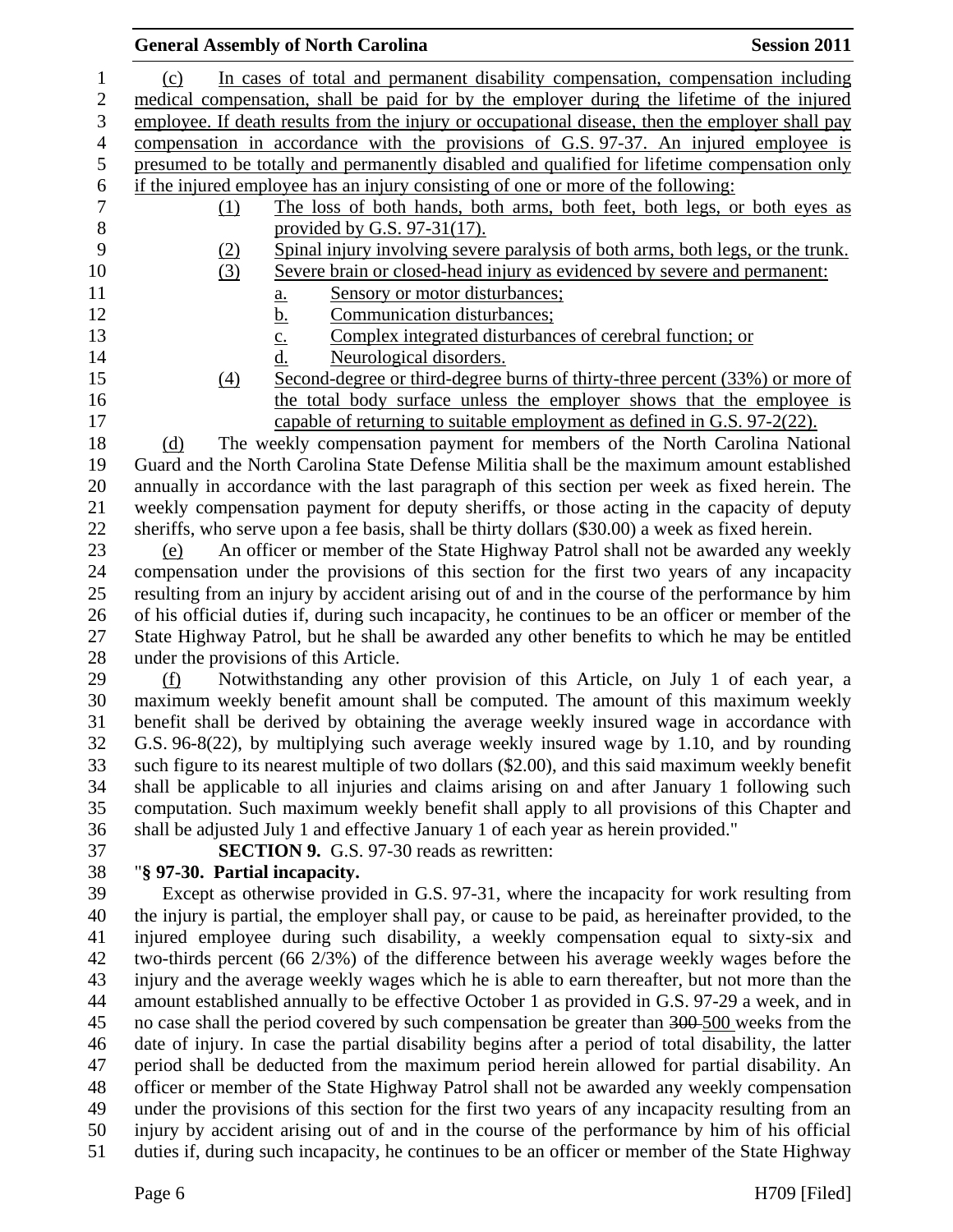|                  |                                      | <b>General Assembly of North Carolina</b>                                                                                                                                             | <b>Session 2011</b> |
|------------------|--------------------------------------|---------------------------------------------------------------------------------------------------------------------------------------------------------------------------------------|---------------------|
| $\mathbf{1}$     |                                      | Patrol, but he shall be awarded any other benefits to which he may be entitled under the                                                                                              |                     |
| $\mathbf{2}$     | provisions of this Article."         |                                                                                                                                                                                       |                     |
| 3                |                                      | <b>SECTION 10.</b> G.S. 97-32 reads as rewritten:                                                                                                                                     |                     |
| $\overline{4}$   |                                      | "§ 97-32. Refusal of injured employee to accept suitable employment as suspending                                                                                                     |                     |
| 5                |                                      | compensation.                                                                                                                                                                         |                     |
| 6                |                                      | If an injured employee refuses employment procured for him suitable to his capacity he                                                                                                |                     |
| $\boldsymbol{7}$ |                                      | suitable employment as defined by G.S. $97-2(22)$ , the employee shall not be entitled to any                                                                                         |                     |
| $8\,$            |                                      | compensation at any time during the continuance of such refusal, unless in the opinion of the                                                                                         |                     |
| 9                |                                      | Industrial Commission such refusal was justified. Nothing in this Article prohibits an employer                                                                                       |                     |
| 10               |                                      | from contacting the employee directly about returning to suitable employment."                                                                                                        |                     |
| 11               |                                      | <b>SECTION 11.</b> G.S. 97-38 reads as rewritten:                                                                                                                                     |                     |
| 12               |                                      | "§ 97-38. Where death results proximately from compensable injury or occupational                                                                                                     |                     |
| 13               |                                      | disease; dependents; burial expenses; compensation to aliens; election by                                                                                                             |                     |
| 14               |                                      | partial dependents.                                                                                                                                                                   |                     |
| 15               |                                      | If death results proximately from a compensable injury or occupational disease and within                                                                                             |                     |
| 16               |                                      | six years thereafter, or within two years of the final determination of disability, whichever is                                                                                      |                     |
| 17               |                                      | later, the employer shall pay or cause to be paid, subject to the provisions of other sections of                                                                                     |                     |
| 18<br>19         |                                      | this Article, weekly payments of compensation equal to sixty-six and two-thirds percent (66                                                                                           |                     |
| 20               |                                      | 2/3%) of the average weekly wages of the deceased employee at the time of the accident, but<br>not more than the amount established annually to be effective October 1 as provided in |                     |
| 21               |                                      | G.S. 97-29, nor less than thirty dollars (\$30.00), per week, and burial expenses not exceeding                                                                                       |                     |
| 22               |                                      | three thousand five hundred dollars $(\$3,500)$ , ten thousand dollars $(\$10,000)$ , to the person or                                                                                |                     |
| 23               | persons entitled thereto as follows: |                                                                                                                                                                                       |                     |
| 24               |                                      |                                                                                                                                                                                       |                     |
| 25               | (3)                                  | If there is no person wholly dependent, and the person or all persons                                                                                                                 |                     |
| 26               |                                      | partially dependent is or are within the classes of persons defined as "next of                                                                                                       |                     |
| 27               |                                      | kin" in G.S. 97-40, whether or not such persons or such classes of persons                                                                                                            |                     |
| 28               |                                      | are of kin to the deceased employee in equal degree, and all so elect, he or                                                                                                          |                     |
| 29               |                                      | they may take, share and share alike, the commuted value of the amount                                                                                                                |                     |
| 30               |                                      | provided for whole dependents in (1) above instead of the proportional                                                                                                                |                     |
| 31               |                                      | payment provided for partial dependents in (2) above; provided, that the                                                                                                              |                     |
| 32               |                                      | election herein provided may be exercised on behalf of any infant partial                                                                                                             |                     |
| 33               |                                      | dependent by a duly qualified guardian; provided, further, that the Industrial                                                                                                        |                     |
| 34               |                                      | Commission may, in its discretion, permit a parent or person standing in loco                                                                                                         |                     |
| 35               |                                      | parentis to such infant to exercise such option in its behalf, the award to be                                                                                                        |                     |
| 36               |                                      | payable only to a duly qualified guardian except as in this Article otherwise                                                                                                         |                     |
| 37               |                                      | provided; and provided, further, that if such election is exercised by or on                                                                                                          |                     |
| 38               |                                      | behalf of more than one person, then they shall take the commuted amount                                                                                                              |                     |
| 39               |                                      | in equal shares.                                                                                                                                                                      |                     |
| 40               |                                      | When weekly payments have been made to an injured employee before                                                                                                                     |                     |
| 41<br>42         |                                      | his death, the compensation to dependents shall begin from the date of the                                                                                                            |                     |
| 43               |                                      | last of such payments. Compensation payments due on account of death<br>shall be paid for a period of 400500 weeks from the date of the death of the                                  |                     |
| 44               |                                      | employee; provided, however, after said 400-week-500-week period in case                                                                                                              |                     |
| 45               |                                      | of a widow or widower who is unable to support herself or himself because                                                                                                             |                     |
| 46               |                                      | of physical or mental disability as of the date of death of the employee,                                                                                                             |                     |
| 47               |                                      | compensation payments shall continue during her or his lifetime or until                                                                                                              |                     |
| 48               |                                      | remarriage and compensation payments due a dependent child shall be                                                                                                                   |                     |
| 49               |                                      | continued until such child reaches the age of 18.                                                                                                                                     |                     |
| 50               |                                      | Compensation payable under this Article to aliens not residents (or about                                                                                                             |                     |
| 51               |                                      | to become nonresidents) of the United States or Canada, shall be the same in                                                                                                          |                     |
|                  |                                      |                                                                                                                                                                                       |                     |
|                  | H709 [Filed]                         |                                                                                                                                                                                       | Page 7              |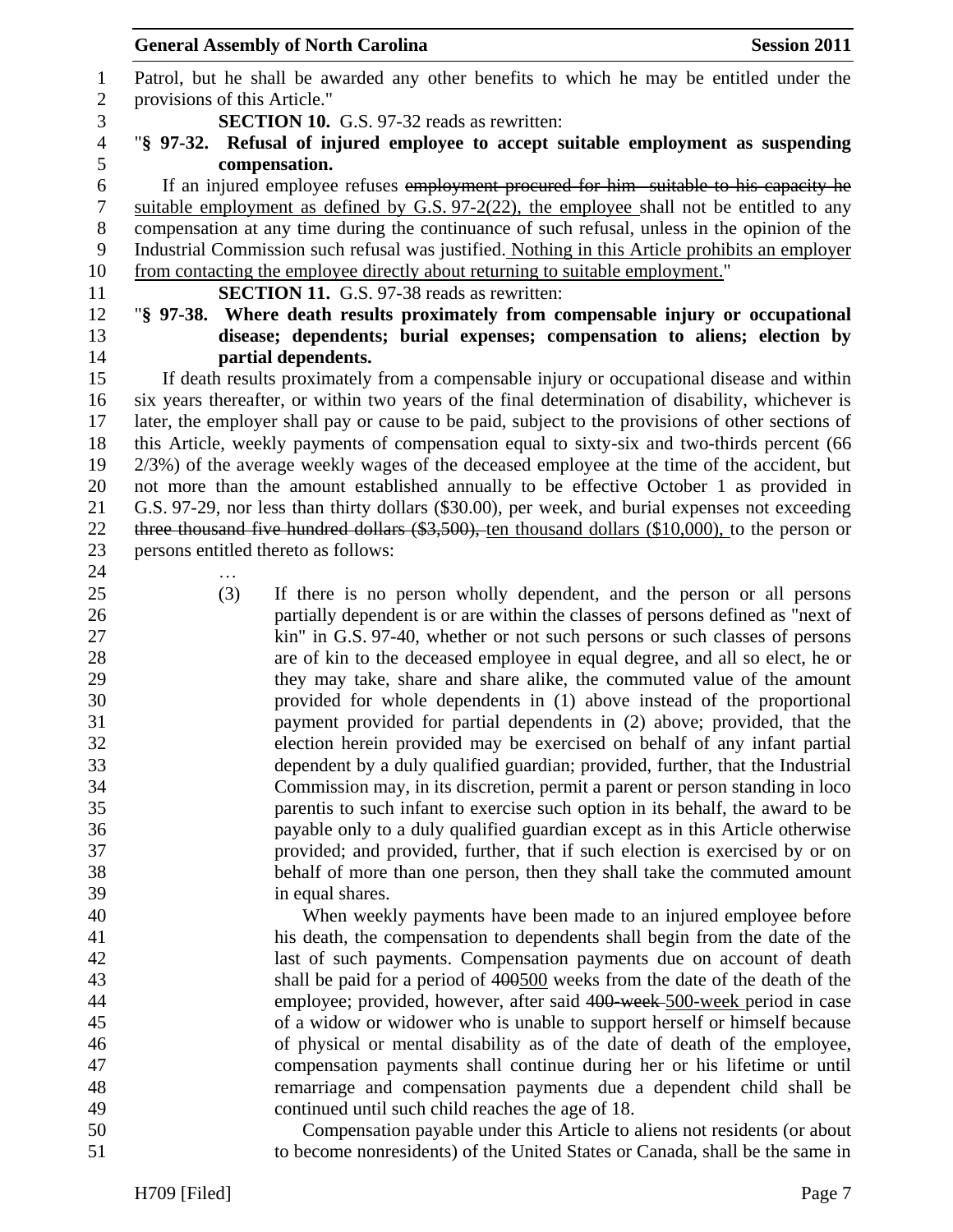|                | <b>General Assembly of North Carolina</b>                                                                                                                                                   | <b>Session 2011</b> |
|----------------|---------------------------------------------------------------------------------------------------------------------------------------------------------------------------------------------|---------------------|
| 1              | amounts as provided for residents, except that dependents in any foreign                                                                                                                    |                     |
| $\overline{2}$ | country except Canada shall be limited to surviving spouse and child or                                                                                                                     |                     |
| 3              | children, or if there be no surviving spouse or child or children, to the                                                                                                                   |                     |
| 4              | surviving father or mother."                                                                                                                                                                |                     |
| 5              | <b>SECTION 12.</b> G.S. 97-77(a) reads as rewritten:                                                                                                                                        |                     |
| 6              | There is hereby created a commission to be known as the North Carolina Industrial<br>" $(a)$                                                                                                |                     |
| $\tau$         | Commission, consisting of seven five commissioners who shall devote their entire time to the                                                                                                |                     |
| 8              | duties of the Commission. The Governor shall appoint the members of the Commission, one for                                                                                                 |                     |
| 9              | a term of two years, one for a term of four years, one for a term Commission for terms of six                                                                                               |                     |
| 10             | years. Of the additional appointments made in 1994, one shall be for a term expiring June 30,                                                                                               |                     |
| 11             | 1996, one for a term expiring June 30, 1998, and two for terms expiring June 30, 2000. Upon                                                                                                 |                     |
| 12             | the expiration of each term as above mentioned, the Governor shall appoint a successor for a                                                                                                |                     |
| 13             | term of six years, and thereafter the term of office of each commissioner shall be six years. Not                                                                                           |                     |
| 14             | more than three-Two appointees-commissioners shall be persons who, on account of their                                                                                                      |                     |
| 15             | previous vocations, employment or affiliations, can be classed as representatives of employers,                                                                                             |                     |
| 16             | and not more than three employers. Two appointees commissioners shall be persons who, on                                                                                                    |                     |
| 17             | account of their previous vocations, employment or affiliations, can be classed as                                                                                                          |                     |
| 18             | representatives of employees. No person may serve more than two terms on the Commission.                                                                                                    |                     |
| 19             | Service for any part of a term counts as a term. For the purpose of this paragraph, service prior                                                                                           |                     |
| 20             | to its effective date shall be counted in the calculation."                                                                                                                                 |                     |
| 21             | SECTION 13. G.S. 97-77 is amended by adding a new subsection to read:                                                                                                                       |                     |
| 22             | Appointments of commissioners are subject to confirmation by the General<br>$"$ (al)                                                                                                        |                     |
| 23             | Assembly by joint resolution. The names of commissioners to be appointed by the Governor                                                                                                    |                     |
| 24             | shall be submitted by the Governor to the General Assembly for confirmation by the General                                                                                                  |                     |
| 25             | Assembly on or before March 1 of the year of expiration of the term. If the Governor fails to                                                                                               |                     |
| 26             | timely submit nominations, the General Assembly shall appoint to fill the succeeding term                                                                                                   |                     |
| 27             | upon the joint recommendation of the President Pro Tempore of the Senate and the Speaker of                                                                                                 |                     |
| 28             | the House of Representatives in accordance with G.S. 120-121 not inconsistent with this                                                                                                     |                     |
| 29             | section.                                                                                                                                                                                    |                     |
| 30             | In case of death, incapacity, resignation, or vacancy for any other reason in the office of any                                                                                             |                     |
| 31             | commissioner prior to the expiration of the term of office, a nomination to fill the vacancy for                                                                                            |                     |
| 32             | the remainder of the unexpired term shall be submitted by the Governor within four weeks after                                                                                              |                     |
| 33             | the vacancy arises to the General Assembly for confirmation by the General Assembly. If the                                                                                                 |                     |
| 34             | Governor fails to timely nominate a person to fill the vacancy, the General Assembly shall                                                                                                  |                     |
| 35             | appoint to fill the remainder of the unexpired term upon the joint recommendation of the                                                                                                    |                     |
| 36             | President Pro Tempore of the Senate and the Speaker of the House of Representatives in                                                                                                      |                     |
| 37<br>38       | accordance with G.S. 120-121 not inconsistent with this section. If a vacancy arises or exists                                                                                              |                     |
| 39             | pursuant to this subsection when the General Assembly is not in session, and the appointment is<br>deemed urgent by the Governor, the commissioner may be appointed and serve on an interim |                     |
| 40             | basis pending confirmation by the General Assembly. For the purpose of this subsection, the                                                                                                 |                     |
| 41             | General Assembly is not in session only (i) prior to convening of the Regular Session, (ii)                                                                                                 |                     |
| 42             | during any adjournment of the Regular Session for more than 10 days, and (iii) after sine die                                                                                               |                     |
| 43             | adjournment of the Regular Session.                                                                                                                                                         |                     |
| 44             | No person while in office as a commissioner may be nominated or appointed on an interim                                                                                                     |                     |
| 45             | basis to fill the remainder of an unexpired term, or to a full term that commences prior to the                                                                                             |                     |
| 46             | expiration of the term that the commissioner is serving."                                                                                                                                   |                     |
| 47             | SECTION 14. Article 1 of Chapter 97 of the General Statutes is amended by                                                                                                                   |                     |
| 48             | adding a new section to read:                                                                                                                                                               |                     |
| 49             | "§ 97-78.1.<br>Standards of judicial conduct to apply to commissioners and deputy                                                                                                           |                     |
| 50             | commissioners.                                                                                                                                                                              |                     |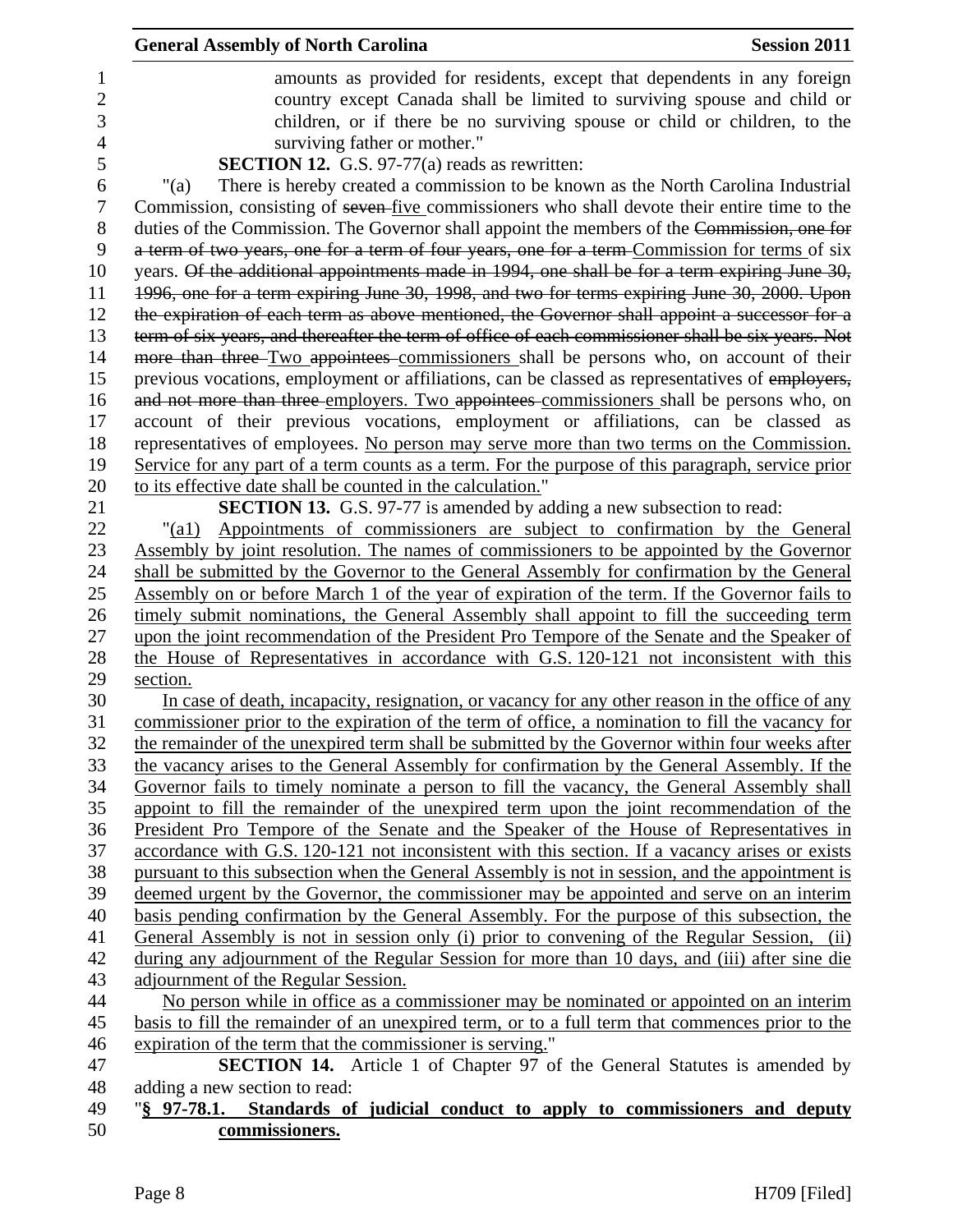|                |                                | <b>General Assembly of North Carolina</b>                                                                                         | <b>Session 2011</b> |
|----------------|--------------------------------|-----------------------------------------------------------------------------------------------------------------------------------|---------------------|
| 1              |                                | The standards of judicial conduct provided for judges in Article 30 of Chapter 7A of the                                          |                     |
| $\overline{2}$ |                                | General Statutes shall apply to commissioners and deputy commissioners. Commissioners and                                         |                     |
| 3              |                                | deputy commissioners shall be liable to impeachment for the causes and in the manner                                              |                     |
| 4              |                                | provided for judges of the General Court of Justice in Chapter 123 of the General Statutes.                                       |                     |
| 5              |                                | Commissioners and deputy commissioners shall not engage in any other employment, business,                                        |                     |
| 6              |                                | profession, or vocation while in office."                                                                                         |                     |
| $\tau$         |                                | SECTION 15. G.S. 97-80(a) reads as rewritten:                                                                                     |                     |
| $8\,$          | " $(a)$                        | The Commission may make shall adopt rules, in accordance with Article 2A of                                                       |                     |
| 9              |                                | Chapter 150B of the General Statutes and not inconsistent with this Article, for carrying out the                                 |                     |
| 10             |                                | provisions of this Article. The Commission shall request the Office of State Budget and                                           |                     |
| 11             |                                | Management to prepare a fiscal note for a proposed new or amended rule that has a substantial                                     |                     |
| 12             |                                | economic impact, as defined in G.S. 150B-21.4(b1). The Commission shall not take final action                                     |                     |
| 13             |                                | on a proposed rule change that has a substantial economic impact until at least 60 days after the                                 |                     |
| 14             | fiscal note has been prepared. |                                                                                                                                   |                     |
| 15             |                                | Processes, procedure, and discovery under this Article shall be as summary and simple as                                          |                     |
| 16             | reasonably may be."            |                                                                                                                                   |                     |
| 17             |                                | <b>SECTION 16.</b> G.S. 97-84 reads as rewritten:                                                                                 |                     |
| 18             |                                | "§ 97-84. Determination of disputes by Commission or deputy.                                                                      |                     |
| 19             |                                | The Commission or any of its members shall hear the parties at issue and their                                                    |                     |
| 20             |                                | representatives and witnesses, and shall determine the dispute in a summary manner. The                                           |                     |
| 21             |                                | Commission shall decide the case and issue findings of fact based upon the preponderance of                                       |                     |
| 22             |                                | the evidence in view of the entire record. The award, together with a statement of the findings                                   |                     |
| 23             |                                | of fact, rulings of law, and other matters pertinent to the questions at issue shall be filed with                                |                     |
| 24             |                                | the record of the proceedings, within 180 days of the close of the hearing record unless time is                                  |                     |
| 25             |                                | extended for good cause by the Commission, and a copy of the award shall immediately be sent                                      |                     |
| 26             |                                | to the parties in dispute. The parties may be heard by a deputy, in which event the hearing shall                                 |                     |
| 27             |                                | be conducted in the same way and manner prescribed for hearings which are conducted by a                                          |                     |
| 28             |                                | member of the Industrial Commission, and said deputy shall proceed to a complete                                                  |                     |
| 29             |                                | determination of the matters in dispute, file his written opinion within 180 days of the close of                                 |                     |
| 30             |                                | the hearing record unless time is extended for good cause by the Commission, and the deputy                                       |                     |
| 31             |                                | shall cause to be issued an award pursuant to such determination."                                                                |                     |
| 32             |                                | <b>SECTION 17.(a)</b> G.S. 150B-1(c) reads as rewritten:                                                                          |                     |
| 33             | " $(c)$                        | Full Exemptions. – This Chapter applies to every agency except:                                                                   |                     |
| 34             | (1)                            | The North Carolina National Guard in exercising its court-martial                                                                 |                     |
| 35             |                                | jurisdiction.                                                                                                                     |                     |
| 36             | (2)                            | The Department of Health and Human Services in exercising its authority                                                           |                     |
| 37             |                                | over the Camp Butner reservation granted in Article 6 of Chapter 122C of                                                          |                     |
| 38             |                                | the General Statutes.                                                                                                             |                     |
| 39             | (3)                            | The Utilities Commission.                                                                                                         |                     |
| 40             | (4)                            | The Industrial Commission.                                                                                                        |                     |
| 41             | (5)                            | The Employment Security Commission.                                                                                               |                     |
| 42             | (6)                            | The State Board of Elections in administering the HAVA Administrative                                                             |                     |
| 43             |                                | Complaint Procedure of Article 8A of Chapter 163 of the General Statutes.                                                         |                     |
| 44             | (7)                            | The North Carolina State Lottery.                                                                                                 |                     |
| 45             | (8)                            | (Expires June 30, 2012) Except as provided in G.S. 150B-21.1B, any                                                                |                     |
| 46             |                                | agency with respect to contracts, disputes, protests, and/or claims arising out                                                   |                     |
| 47<br>48       |                                | of or relating to the implementation of the American Recovery and                                                                 |                     |
| 49             |                                | Reinvestment Act of 2009 (Public Law 111-5)."<br><b>SECTION 17.(b)</b> G.S. 150B-(1)(e) is amended by adding a new subdivision to |                     |
| 50             | read:                          |                                                                                                                                   |                     |
|                |                                |                                                                                                                                   |                     |